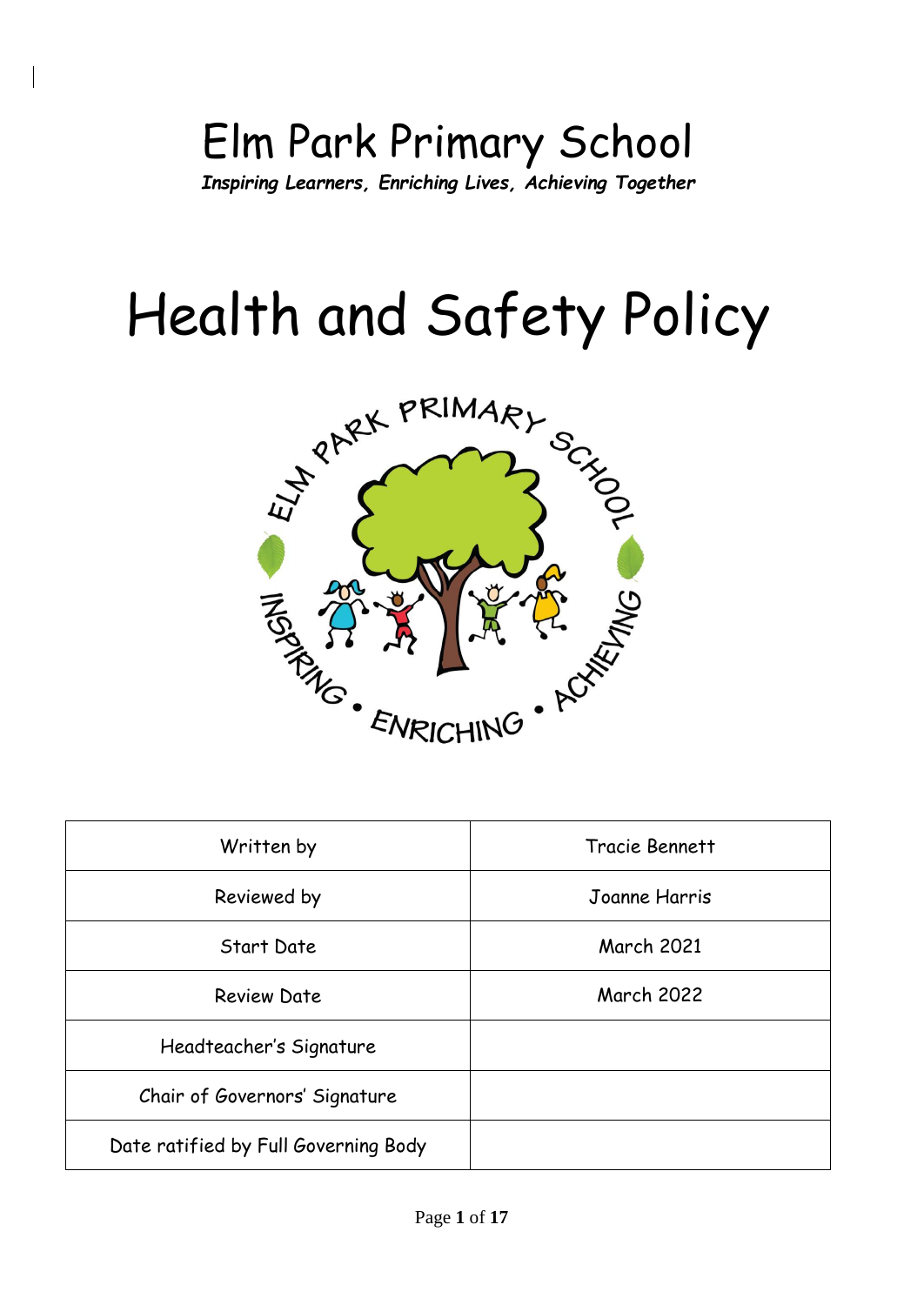## **Equality Impact Assessment (EIA) Part 1: EIA Screening**

| <b>Policies, Procedures or Practices:</b>   Health and |                   | DATE:                   |             |
|--------------------------------------------------------|-------------------|-------------------------|-------------|
|                                                        | Safety            |                         | November 19 |
| <b>EIA CARRIED OUT BY:</b>                             | <b>Carol Bond</b> | <b>EIA APPROVED BY:</b> |             |

### **Groups that may be affected:**

| Are there concerns that the policy could have a different impact on       | Existing or potential | Existing or potential for a positive |
|---------------------------------------------------------------------------|-----------------------|--------------------------------------|
| any of the following groups? (please tick the relevant boxes)             | adverse impact        | impact                               |
| Age (young people, the elderly; issues surrounding protection and         |                       |                                      |
| welfare, recruitment, training, pay, promotion)                           |                       | x                                    |
| Disability (physical and mental disability, learning difficulties; issues |                       |                                      |
| surrounding access to buildings, curriculum and communication)            |                       | x                                    |
| Gender reassignment                                                       |                       |                                      |
| Marriage and civil partnership                                            |                       |                                      |
| <b>Pregnancy and maternity</b>                                            |                       | x                                    |
| Race                                                                      |                       |                                      |
| Religion and belief (practices of worship, religious or cultural          |                       |                                      |
| observance, including non-belief)                                         |                       |                                      |
| <b>Gender identity</b>                                                    |                       |                                      |
| <b>Sexual orientation</b>                                                 |                       |                                      |

Any adverse impacts are explored in a Full Impact Assessment.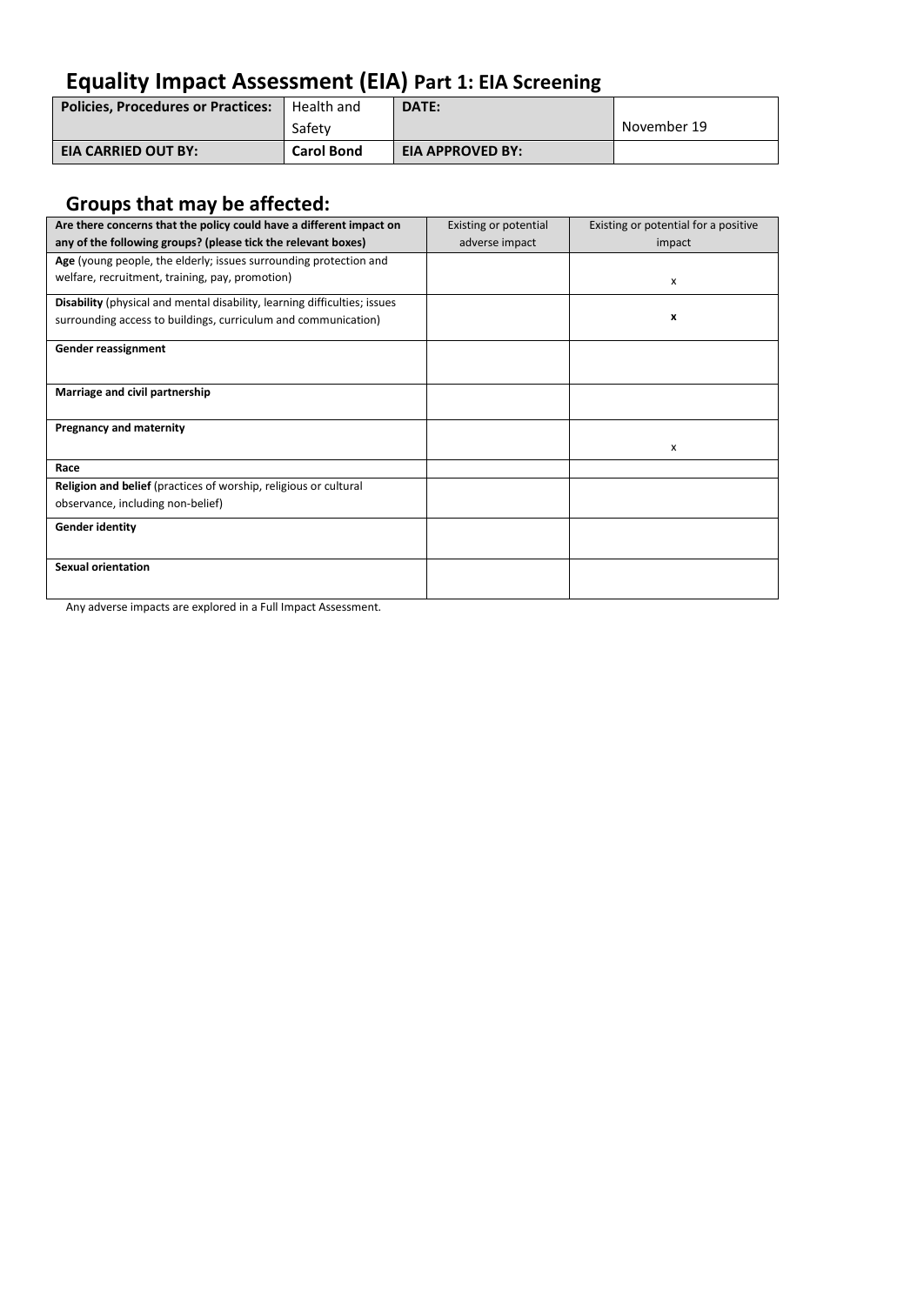#### **ABBREVIATIONS**

The following are used in the policy: **AfPE** – Association for Physical Education **ASE** – Association for Science Education **COSHH** – Control of Substances Hazardous to Health **DSE** – Display Screen Equipment (Computers) **H&S** – Health and safety **HSE** – Health & Safety Executive (enforcing body for health and safety legislation in schools.) **NAAIDT** – National Association of Advisers in Design & Technology **RIDDOR** – Reporting of Injuries Diseases Dangerous Occurrences Regulations

#### **HEALTH & SAFETY POLICY**

#### **CONTENTS**

**Part A – General Statement** (Indicates the schools commitment to Health & Safety.)

**Part B – Organisation** (Summarises health and safety responsibilities.)

**Governors** Headteacher H&S Coordinator Accreditted Safety representative(s) Employees (All) Site Staff & Cleaners Volunteer Helpers Pupils School Structure & Lines of Communication

#### **Part C – Arrangements** (Provides detail on how school will ensure safety.)

General Arrangements

- 1 Accident/Incident recording/reporting
- 2 Asbestos
- 3 Computers
- 4 Contractors on Site
- 5 Consultation with Employees
- 6 Competency
- 7 E Safety
- 8 Electrical Safety
- $9 -$ Fire
- 10 First Aid
- 11 Hazardous Substances
- 12 Induction
- 13 Infectious Diseases
- 14 Manual Handling
- 15 Medical Needs
- 16 Noise
- 17 Risk Assessment
- 18 Security
- 19 Safeguarding
- 20 School Trips
- 21 Transport
- 22 Water Assessment
- 23 Wellbeing
- 24 Work at height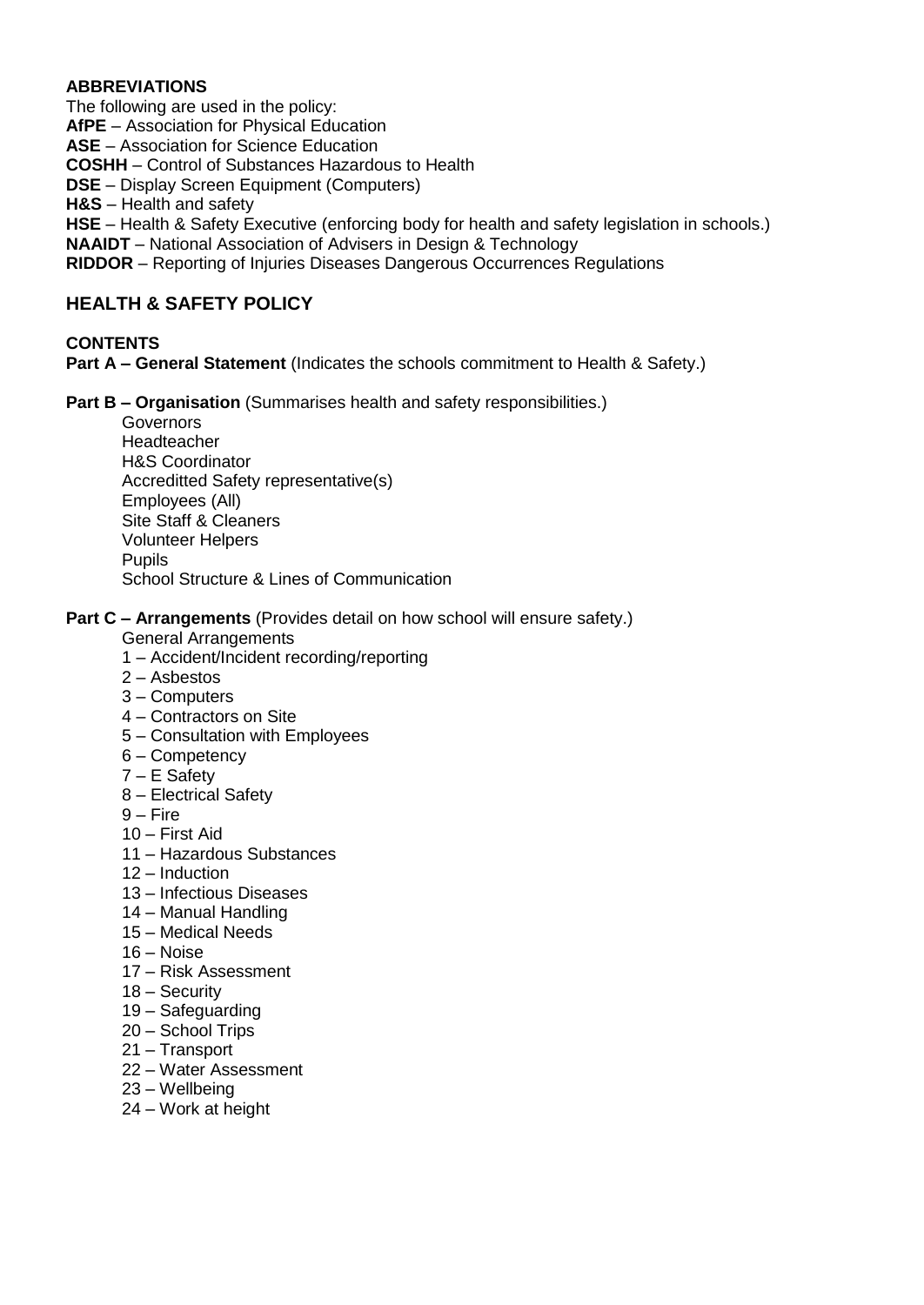#### **Specific Arrangements**

- $1 Art$
- 2 Food Activities
- 3 Play Equipment
- $4 -$  Pottery
- 5 Science
- 6 Sport/PE
- 7 Swimming Arrangements
- 8 Technology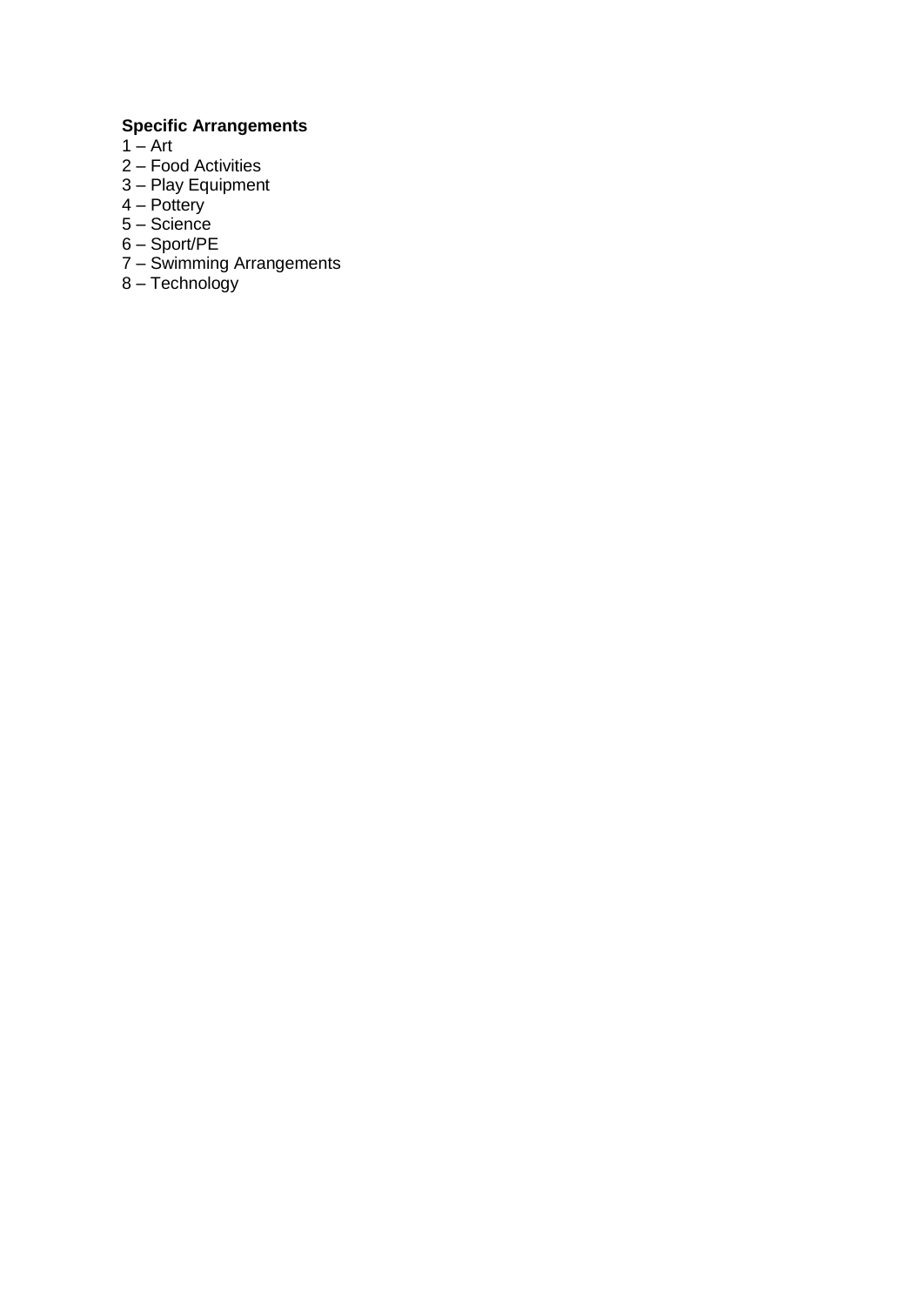#### **PART A - GENERAL STATEMENT**

#### **PREAMBLE**

This policy is produced in respect of Elm Park Primary School only and is supplemental to the Council & Departmental Safety Policy Statements.

#### **STATEMENT OF POLICY**

The school recognises its responsibility to promote a culture where H&S issues are discussed in an open and positive way to achieve improved standards and safe methods of work.

Without prejudice to the generality of the above the school will ensure, so far as is reasonably practicable, that:

- 1 plant, equipment and systems of work are safe and without risks to health.
- 2 the handling, storage or transport of articles and substances will be safe and without risk to health.
- 3 information, instruction, training and supervision will be provided as necessary, to ensure the health and safety of employees, and those who are affected by the work of the school.
- 4 the site is maintained in a safe condition and without risks to health.
- 5 access to and egress from the site and to all places of work on site are maintained in a condition that is safe and without risks to health.
- 6 a working environment is provided that is safe and without risks to health.
- 7 there are adequate arrangements for staff welfare at work and the welfare of pupils and other visitors.

The persons with specific responsibilities for H&S are identified in Part 2 of this policy and the arrangements implemented to meet the above requirements are as detailed in Part 3 of this policy.

*Signed ......................................................... Date......................*

*Chair of Premises and Finance Committee following Approval of the Policy by the Committee*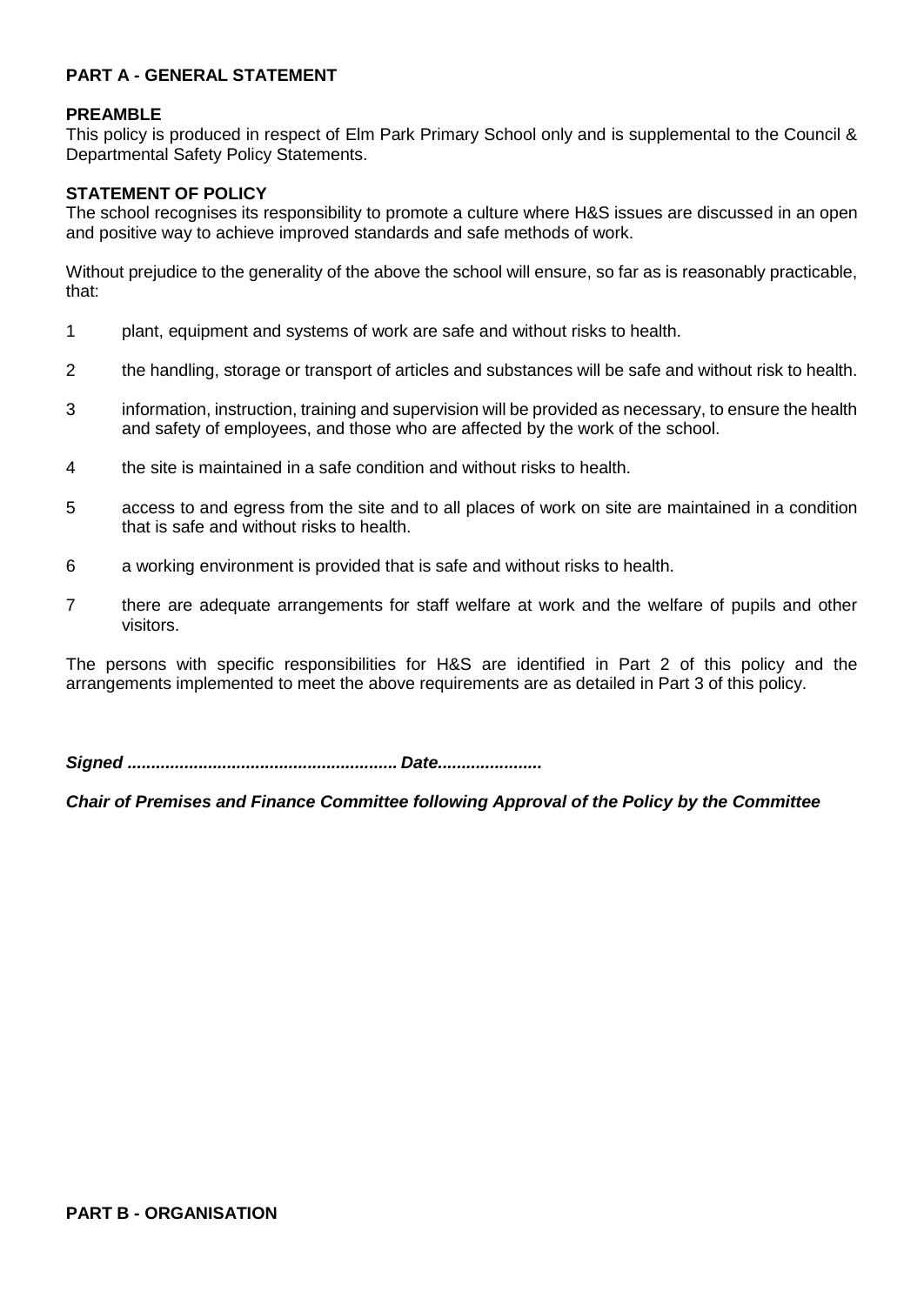#### **GOVERNORS**

The School governors will ensure that:

a) Competent Health and Safety advice is obtained to support the school management

b) H&S policy is in place and that the policy is regularly reviewed;

c) Risk assessments of work activities are undertaken and a written record of the assessments kept;

d) Sufficient funding is allocated for health and safety, e.g. in respect of training, personal protective clothing etc;

e) Regular safety inspections, at least three per year, are undertaken and that the findings are recorded and progressed;

f) A positive H&S culture is established and maintained.

#### **HEAD TEACHER**

The Head Teacher will ensure that:

a) Competent health and safety advice is obtained to properly assist the school management to comply with its health and safety obligations.

b) A school H&S policy is produced for approval by the FGB of the governing body and that the policy is regularly reviewed and revised as necessary;

c) Risk assessments of work activities are undertaken, that a written record of the assessments is kept and that the assessments are reviewed regularly and when they are no longer felt to be valid;

d) Safe systems of work, identified from risk assessments or to comply with national standards/ guidance, are monitored to ensure they are being followed and are effective;

d) Information and advice on health & safety is acted upon/circulated to employees and governors.

e) he/she cooperates with the Council in meeting its legal requirements in respect of the monitoring of health and safety practice and procedures;

f) Regular safety inspections, at least three per year, are undertaken and that issues identified are actioned or programmed as necessary;

g) An annual report is produced that summarises accident/incidents that have occurred, what health and safety specific policies and risk assessments have been revised and any significant health and safety issues that have been identified;

h) Employees are competent to undertake the tasks required of them and that they have been provided with any necessary training, equipment or other resources to enable the task to be undertaken safely;

i) if he/she delegates H&S duties to an individual, referred to as the H&S Coordinator, he/she ensures that the duties are clearly defined, the person is competent to carry them out and that sufficient resources are allocated to enable them to be carried out.

#### **H&S COORDINATOR**

The H&S Coordinator will:

a) receive all H&S information sent to the school and disseminate the information to staff/governors as necessary;

b) advise the Head Teacher and Governors on action required to comply with relevant H&S Legislation;

c) in consultation with Head Teacher/Governors, set timescales/ensure work is carried out to meet the requirements of H&S Legislation;

d) carry out the regular safety inspections.

#### **ACCREDITED H&S REPRESENTATIVE (S)**

We do not have an accredited H&S representative. They are trade union representatives, appointed by trade union members working for South Gloucestershire Council. Accreditation follows submission of the names of the representatives by the local trade union representatives to the Council and the issue of an accreditation card by the Council. The Accredited H&S Representatives rights are covered by the Safety Representatives and Safety Committees Regulations 1977 and there is a local Safety Representatives Agreement, with school specific information in Appendix D of the document.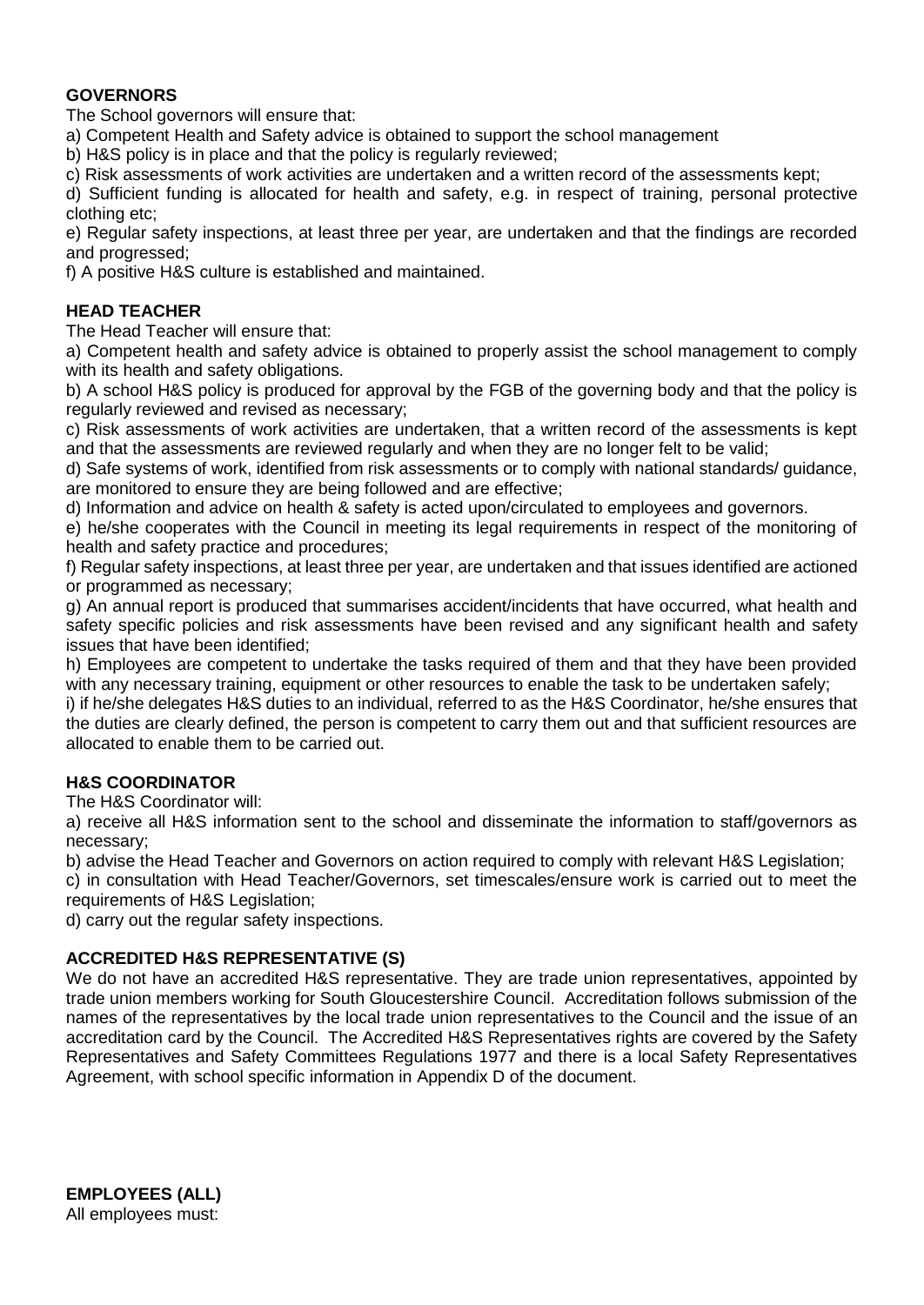a) take reasonable care for their health and safety at work and that of other persons who might be affected by their acts or omissions at work;

b) report immediately, or as soon as practicable, any defects noted with plant equipment machinery or the workplace generally to their line manager or other designated person;

c) not misuse anything provided for health and safety purposes;

d) report any accident, near miss incident, dangerous occurrence or case of ill health arising out of work and cooperate with management in investigating such accidents or incidents;

e) cooperate with management in respect of complying with H&S requirements.

#### **NB Staff are advised to ensure that their own vehicle insurance covers them for any use of the vehicle for work purposes. The Council does not hold insurance to cover use of private vehicles.**

#### **SITE STAFF AND CLEANERS**

Have the responsibilities indicated for all employees together with those indicated in supplemental safety policies.

#### **VOLUNTEER HELPERS**

Have the same duties as those indicated for employees

#### **PUPILS**

Pupils are expected to:

a) comply with school rules relating to general behaviour;

b) take note of and comply with information provided for safety with regards activities undertaken;

c) in cases of emergency to remain quiet, listen and obey instructions given by staff; and

d) not to misuse anything provided for H&S reasons.

#### **SCHOOL STRUCTURE AND LINES OF COMMUNICATION**

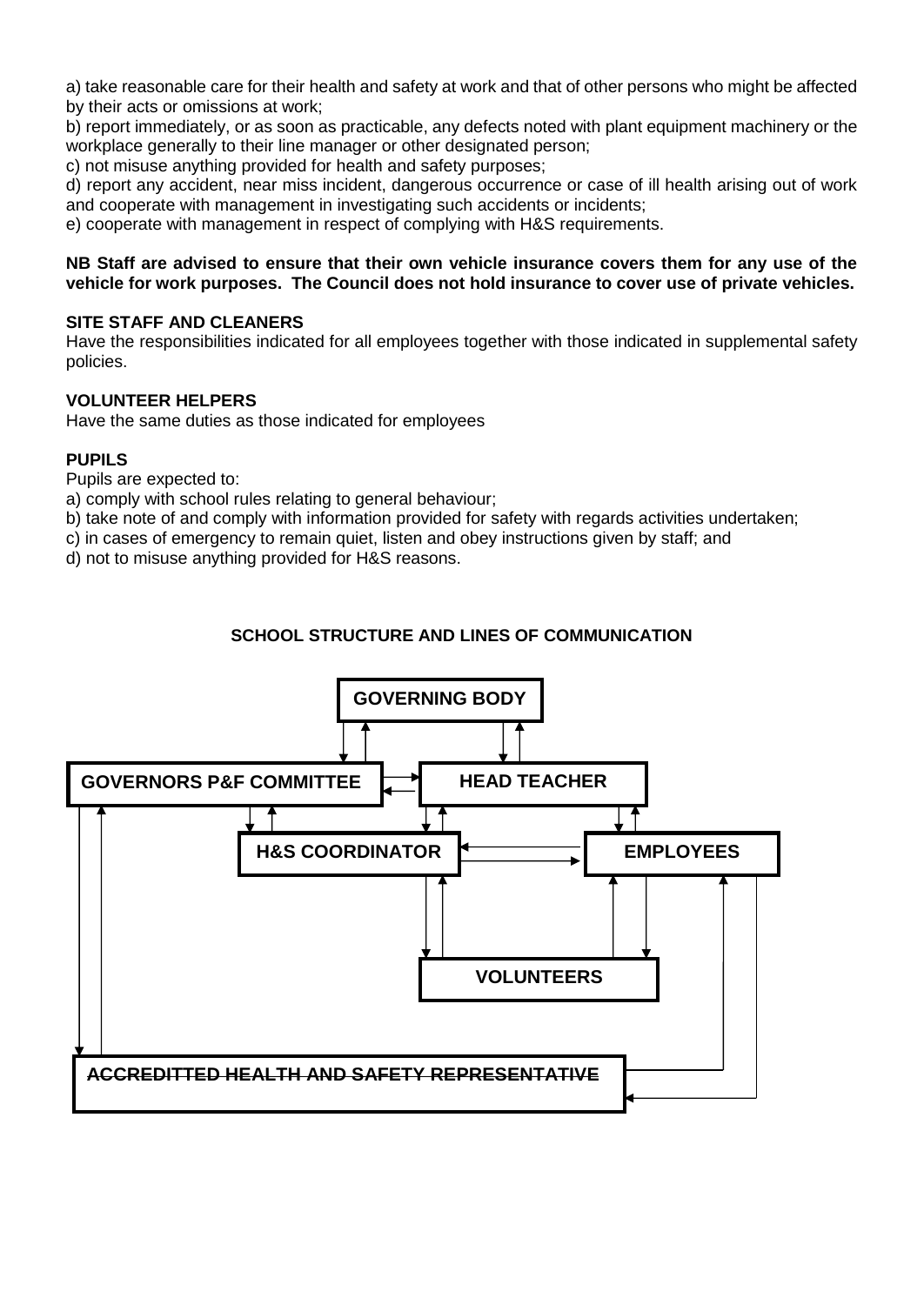#### **PART C – ARRANGEMENTS**

The following arrangements have either been established through risk assessment at school level or are national standards. This section of the policy is split into two parts, part one is the school wide procedures, **general arrangements**, and part two is the more activity-based arrangements, **specific arrangements**.

#### **GENERAL ARRANGEMENTS**

#### **1 – ACCIDENT/INCIDENT RECORDING/REPORTING**

**1.1 – PUPILS –** All accidents to pupils involving injury are to be recorded. This will initially be by using the school pupil accident book**,** which is kept in the school office.

In addition any reportable incident will immediately be input on to the South Glos incident reporting system. Reportable incidents are any fatality, any major injury, which is a break/fracture of any bone with the exception of a toe or finger and any injury where the student is taken direct from site to hospital, whether by ambulance, member of staff or relative.

**1.2 – STAFF –** All accidents to staff are to be recorded and this will be done by immediately inputting information on to the South Glos incident reporting system.

NB: An accident/incident form is available to note relevant detail where there is likely to be a delay in inputting information.

**1.3 – VISITORS –** All accidents to visitors other than pupils are to be recorded and this will be done by inputting information on to the South Glos incident reporting system.

NB: An accident/incident form is available to note relevant detail where there is likely to be a delay in inputting information

**1.4 – NEAR MISS INCIDENTS –** For any near miss incident, which is an incident with the potential to have caused injury to a person or damage to property, an accident/incident form is to be completed. The form will be sent to the H&S Coordinator who will then decide if it needs to be forwarded to the Schools H&S Unit. This will be the case for any major structural collapse, any explosion or any fire which causes the closure of a room or more.

**1.5 – BEHAVIOUR INCIDENTS –** These include violence, bullying and harassment and are to be recorded by immediately inputting information on to the South Glos Incident reporting system.

#### **2 – ASBESTOS**

A survey has been undertaken of the school to identify asbestos and where asbestos has been identified/strongly presumed/presumed to be present this information has been summarised in two type of list at the front of the Asbestos Management Plan (AMP). The AMP is kept in the office and online (Teacher Shared, Ongoing Admin, Health and Safety, Asbestos) and condition checks as necessary are carried out by the caretaker/H&S Coordinator.

NB All staff are advised that asbestos containing materials in school are only labelled in places where pupils do not have access so always check before pinning, drilling or otherwise potentially damaging walls, ceilings, floors etc. Do not assume there is no asbestos present.

Any building contractors or contractors who might need to access roof voids or drill into ceilings/floors/walls will be notified of where asbestos is identified/strongly presumed and will sign to confirm they have been made aware. See building contractor sign in sheet.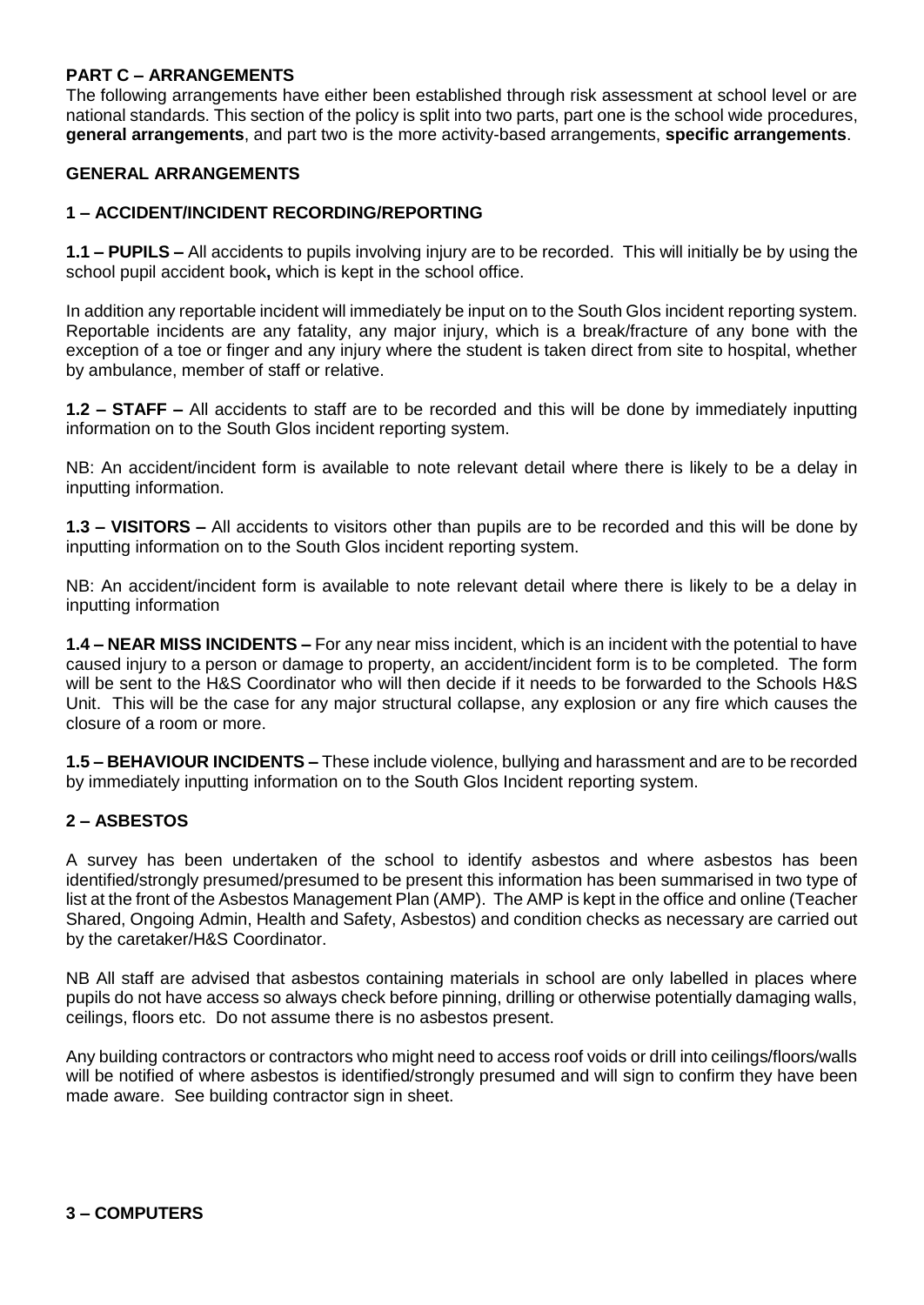All computers in use within school, whether PC's or Lap Tops, together with associated equipment such as projectors are purchased from reputable suppliers and installed in line with relevant guidance.

#### **3.1 – COMPUTER WORKSTATION ASSESSMENTS**

Any employee who is classed as a 'user' as defined by the Display Screen Equipment (DSE) regulations, which lays down specific requirements for workstations incorporating computers etc., must complete a 'user audit' for the workstation where they work. A 'user' is someone who is habitually employed to work on a computer and does so for more than an hour at a time more or less on a daily basis. Such employees are also entitled to a free eye test, claim forms available from main office, and payment for a basic set of glasses where they are required mainly for use with DSE. User audit forms are available from the office/on the VLE

#### **3.2 – LAP TOP COMPUTERS**

A lap top is not designed to be used for extended periods but may end up being used this way. If staff are likely to spend extended lengths of time working on the lap top then consideration needs to be given to measures that will reduce the possibility of 'repetitive strain' type injuries. Specifically using a separate keyboard, setting the lap top up on a surface so the top of the screen is at eye level and sitting in a supportive seat are recommended.

#### **4 – CONTRACTORS ON SITE**

There are two distinct types of contractors who will have access to site. These will be service contractors who regularly work on the site and building contractors who work on an 'as and when' basis.

**4.1 – SERVICE CONTRACTORS -** Service contractors have regular access to site as specified by a contract. Such contractors' visits can vary from an annual visit, e.g. to service boilers, check fire extinguishers etc., to those on site daily, e.g. cleaning or catering staff. The service contract specifies what work is expected of them and what they can expect from the school.

Their personnel will follow their own safe systems of work but their working methods do take into account how they will impact upon staff, students and other visitors on site. The school has/will provide details of its safe systems of work to the contractors where relevant and in the case of the cleaning/catering contractors they have been consulted over emergency arrangements. A copy of this policy will/has also been provided to them.

**4.2 – BUILDING CONTRACTORS –** These are contractors who attend site to undertake building works, which can vary from simply replacing a broken window to remodelling a room or building a new block. The following is the general risk assessment on these activities that identifies the potential hazards and how these will be minimised/eliminated.

**Hazards** associated with building work relate to personal injury or damage to health caused by:

a) slips/trips/falls as a result of contamination of surfaces e.g. by spillages, trailing leads or unprotected edges;

b) being hit by falling objects dropped by persons working above head height;

- c) inhalation of smoke/fume through heating substances or use of same, i.e. paint/varnish/tar etc.
- d) coming into contact with machinery or vehicles.

The above is only a brief outline of the hazards associated with this activity that may occur in areas where staff and students have access. Such hazards are controlled by the arrangements listed below and by the effective supervision of students.

**4.2.1 – SMALL SCALE BUILDING WORKS –** This will include day-to-day maintenance work and all work undertaken on site **where a pre site meeting has not taken place.**

a) All contractors must report to the office on their arrival and under no circumstances are they to commence work until given approval to do so by the Headteacher.

b) Before any work is commenced, it is essential that the Headteacher is made aware of

- i) what work is to be undertaken,
- ii) where the work is to be carried out,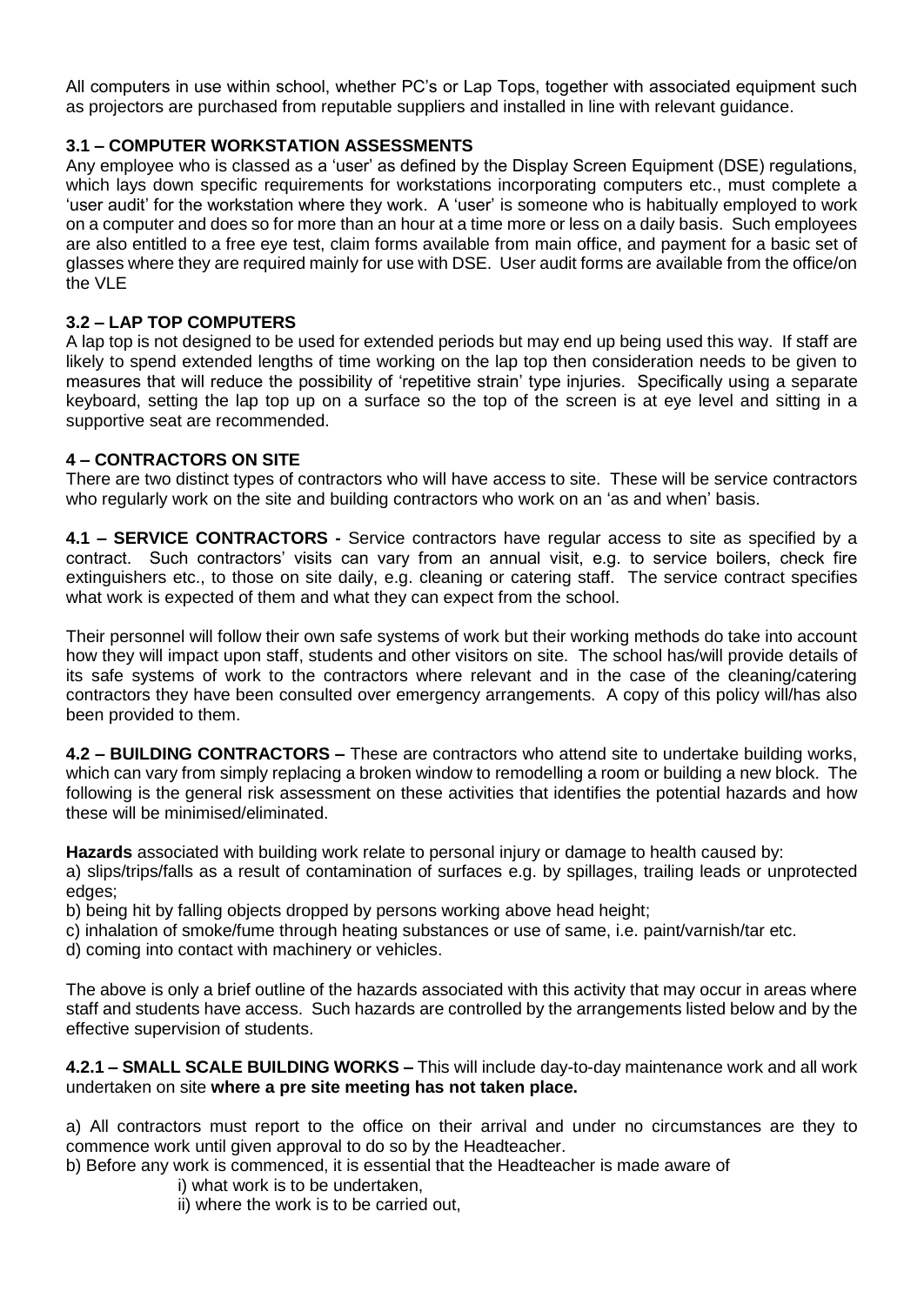iii) an indication of the likely timescale,

iv) what equipment is to be used,

v) what services are required.

c) Before work is to commence, the contractors must be advised by the Headteacher*,*

i) where they can gain access to services.

ii) what the fire precautions are for the building, i.e. upon hearing the alarm, which is a continuous bell, they must exit the building immediately and report to the KS1 or KS2 playground whichever is nearer,

iii) any particular problems with the work, e.g. access may still be required to the area.

d) The contractors must be issued with a visitor's pass and advised that it must be worn at all times whilst on site.

e) The contractors must be advised who to contact on site if they have a problem.

**4.2.2 – LARGE SCALE WORKS -** This encompasses all work where a pre site meeting is required. In normal circumstances this will involve work where part of the site is completely handed over to the contractors. Such work usually coming under the requirements of the Construction Design and Management Regulations and the school must exercise the duties of the Client as contained therein.

For all large scale works a pre meeting will take place and the Headteacher will attend the meeting. This meeting will identify timescales for work, methodology (e.g. noisy work done when school is unoccupied wherever possible), access requirements, emergency access requirements, etc.

#### **5 – CONSULTATION WITH EMPLOYEES**

The school complies with the H&S (Consultation with Employees) Regulations 1996 by:

- a) having a H&S board in the staff room that is visible to all colleagues.
- b) H&S leader will be invited to be an associate member of the Governors P&F Committee.

#### **6 – COMPETENCY**

All employees appointed are considered to be competent to perform the tasks they are given. Specifically with regards to Health and Safety competency is viewed as one of the key elements of risk management and is essential in respect of the control of dynamic work situations, e.g. teaching a class of students.

For each job/role basic competency requirements are included in the job description but for health and safety there is additionally a competencies list for each role which identifies what H&S Competencies are required. Employees appointed to the roles will be assesses against this list and where competency requirements are not already met, how the person will be made competent must be identified, e.g. work shadowing, reading up of technical manual, attendance on training course.

#### **7 – ONLINE SAFETY**

The school has a separate policy for Online safety and a copy of this policy can be found on the school website. The policy indicates there is a whole school approach to Online safety and details the ways ICT facilities can and cannot be used by the networks users.

#### **8 – ELECTRICAL SAFETY**

The school has fixed electrical installation checked and certificated once every 5 years in line with the electricity at work regulations.

Portable electrical equipment is to be visually checked by staff before use, i.e. check equipment and plug undamaged and that wire is not worn or loose entering equipment or plug and if any defects are noted the item is to be put out of use. In addition the portable electrical equipment is subject to a regular check in line with guidance on the checking of electrical equipment supplemented by local experience. Currently Class 1 (Earthed) items will be tested annually, which is within 14 months.

**9 – FIRE** – A fire risk assessment has been undertaken in line with the requirements of the Regulatory Reform (Fire Safety) Order and this identified the physical fire precautions in place, the measures to prevent fires starting and the measures to ensure everyone can escape from the building in the event of a fire. Fire orders based on the outcomes have been produced and these are as displayed.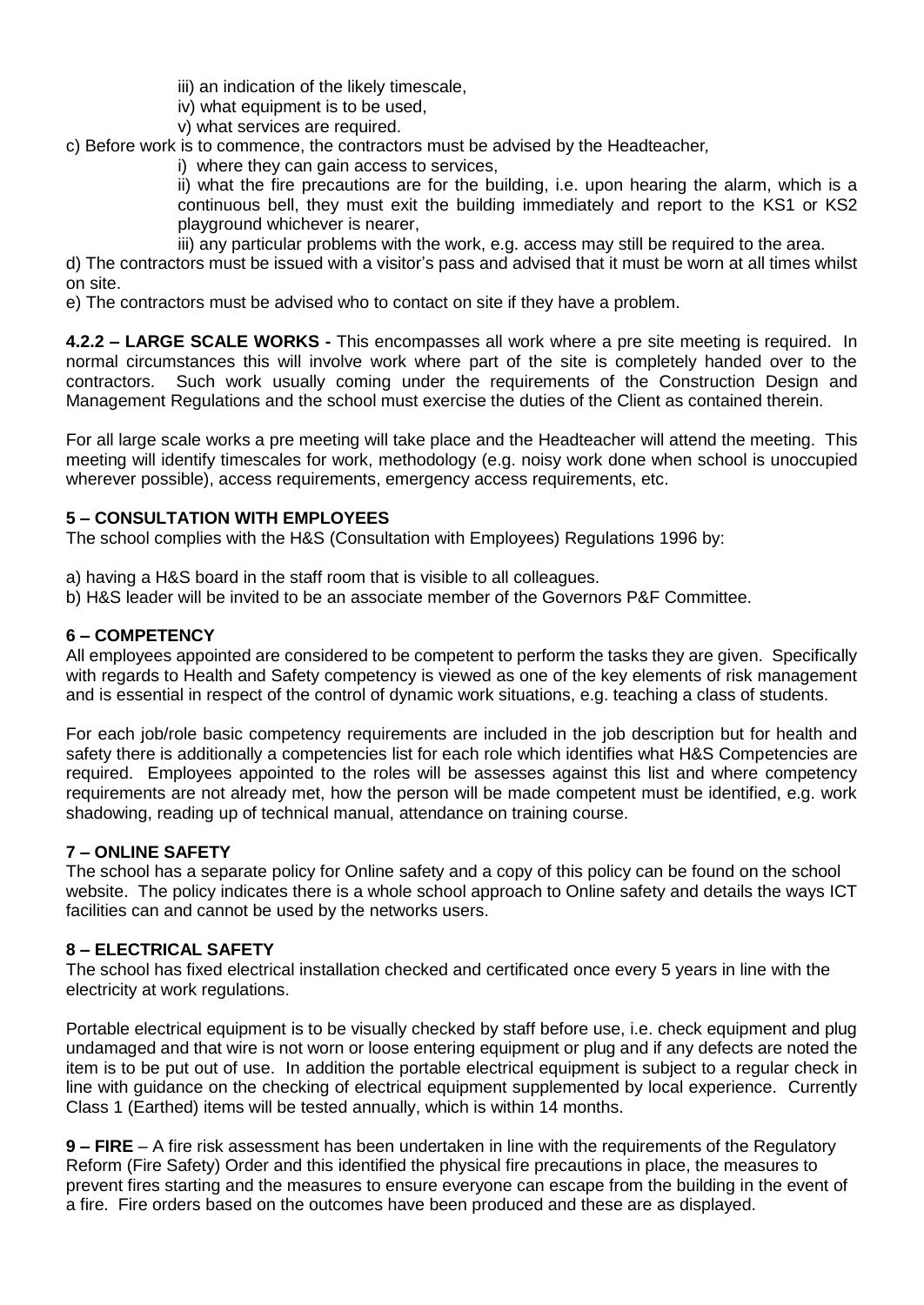**9.1 - FIRE DRILLS -** Fire drills are required in order to familiarise persons with the systems in place. Fire drills are carried out a minimum of four times a year, twice in term 1&2, once in terms 3&4 and once in terms 5&6. Planned fire drills may however be cancelled in the event of accidental/malicious sounding of the alarm in order to reduce disruption.

**9.2 - FIRE ALARM** – The school has a modern fire alarm system incorporating detection and break points. The fire alarm is sounded at 08.00 on Thursday each week (by the H&S Leader and Caretaker) to ensure that it is working and can be heard throughout the school.

**9.3 - FIRE EXTINGUISHERS** - Fire extinguishers are subject to an annual check by contractor and on a weekly basis the extinguishers are visually checked, by the caretaker, to ensure that they are in position and that the pins are in place.

NB All staff are reminded that in the event of a fire the priority is to raise the alarm and ensure that everyone gets out of the building, fire extinguishers are provided to aid escape if required but are not otherwise intended to be used.

#### **10 – FIRST AID**

The school will try to exceed the basic recommendation for first aiders but will ensure that:

- a) a minimum of two paediatric trained staff will be on site.
- b) two persons who hold the appointed persons first aid certificate will be on site

A list of staff who hold a first aid at work certificate is on notices displayed around the school or available from the office.

**10.1 – FOLLOWING AN ACCIDENT -** In all cases where an accident involves a serious injury, e.g. broken bone, or where there is any doubt about the injury the injured person is not to be moved, unless in danger, until assessed by the first aider. The first aider will then decide what action is to be taken but where they are in doubt as to the severity of the injury the advice is to **obtain immediate medical attention by dialling 999 and asking for an ambulance.** In cases involving pupils, their parent/guardian should be contacted as soon as possible, but this should not result in a delay obtaining medical attention.

For cases involving injuries that are less serious but still of concern, e.g. sprains, strains, cuts etc. the parents/guardians will be contacted and advised of the situation and asked if they would like to collect their daughter/son or if happy for them to remain in school.

In other cases, e.g. where no injury is visible, the pupil will be kept under observation. If concerns increase however medical attention may need to be obtained but in all cases the parents will be advised of the incident.

NB in the event of a bump to the head it is essential that persons be monitored and not left alone or unsupervised as appropriate.

**10.2 – RECORDING -** Any accident where first aid is administered to pupils is to be recorded initially on a school accident book, which is monitored by the H&S Coordinator. If an accident to an employee or visitor then the school accident book needs to be completed and the H&S Coordinator informed.

**10.3 – FIRST AID BOXES/MATERIALS -** First aid bags are kept on site and these only contain approved materials. The boxes are available for use by all employees/adult visitors on site.

**10.4 – INJURIES INVOLVING BLEEDING -** Employees dealing with injuries involving bleeding must wear appropriate protective clothing. Disposable gloves are provided for this purpose and kept in the first aid bags.

#### **11 – HAZARDOUS SUBSTANCES**

The requirement to assess hazardous substances either in use or created by school operations is a requirement of the Control of Substances Hazardous to Health (COSHH) Regulations. Hazardous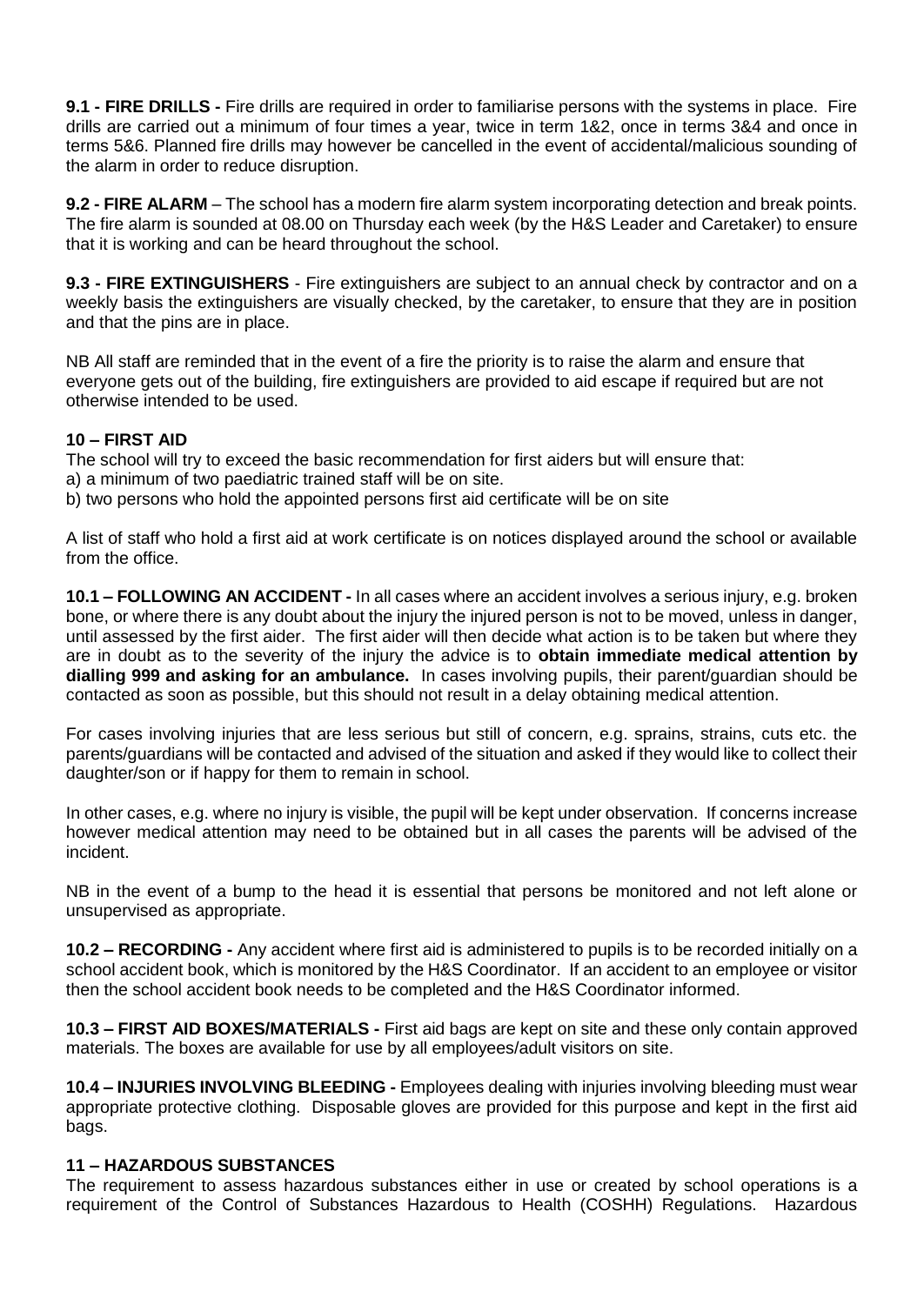substances are those identified as corrosive, irritant, toxic, harmful and any with a Workplace Exposure Limit (WEL), which will include dusts, e.g. pottery, wood etc. and biological hazards.

The school COSHH assessment is kept in the school office and online at Teacher Shared. Ongoing Admin, Health and Safety, COSHH*. S*ummary information is kept where substances are stored/used. If employees have any questions on hazardous substances they should initially speak to their line managers.

#### **12 – INDUCTION**

All staff will, when they first start at school, be provided with information on health and safety, including being told where to access this policy and that it contains specific information to them on health and safety.

#### **13 – INFECTIOUS DISEASES**

The school follows the national guidance produced by the Health Protection Agency, which is summarised by the poster, 'Guidance on infection Control in Schools and other Child Care Settings'. This is displayed in the school office.

#### **14 – MANUAL HANDLING**

Manual handling legislation requires that any manual handling operation that is likely to cause a significant injury needs to be assessed. All employees will undertake an element of manual handling but any frequent operations and any involving even occasional movement of awkward or heavy items, those over 10 kgs, must be covered by a written manual handling assessment.

All employees must also ask themselves the question, when considering undertaking any manual handling operation, can I move the objects where I need to safely and without risks to health? Where employees feel the answer is no, or they are unsure, they must not attempt the operation until they have obtained assistance. Within school the following written assessments are in place.

**14.1 – REGULAR OPERATIONS – EQUIPMENT/MATERIALS –** A summary of the regular operations undertaken has been produced which indicates what the manual handling operation is, frequency with which it is carried out and whether viewed as a high, medium or low risk. All employees must make themselves aware of this list and follow the procedures indicated. Employees who undertake a significant amount of manual handling will be provided with training whilst basic information on safe practice is available.

**14.2 – MANUAL HANDLING – PUPILS –** All pupils who may need to be lifted or supported are to be risk assessed by completing the manual handling assessment form.

The need for training will form part of the risk assessment but all employees with a significant involvement will receive basic awareness training, whilst instruction will be given on how to use equipment provided for the students use, e.g. standing frames, wheeled chairs and hoists.

#### **15 – MEDICAL NEEDS**

The school will try to accommodate pupils with medical needs wherever practicable in line with its approved medical procedures.

#### **16 – NOISE**

The noise at work legislation identifies specific noise levels at which specified action is required and also a general duty to reduce noise levels. The noise review in school has not identified any areas or activities as likely to exceed the action levels. If employees have any questions on noise levels they should initially speak to their line manager.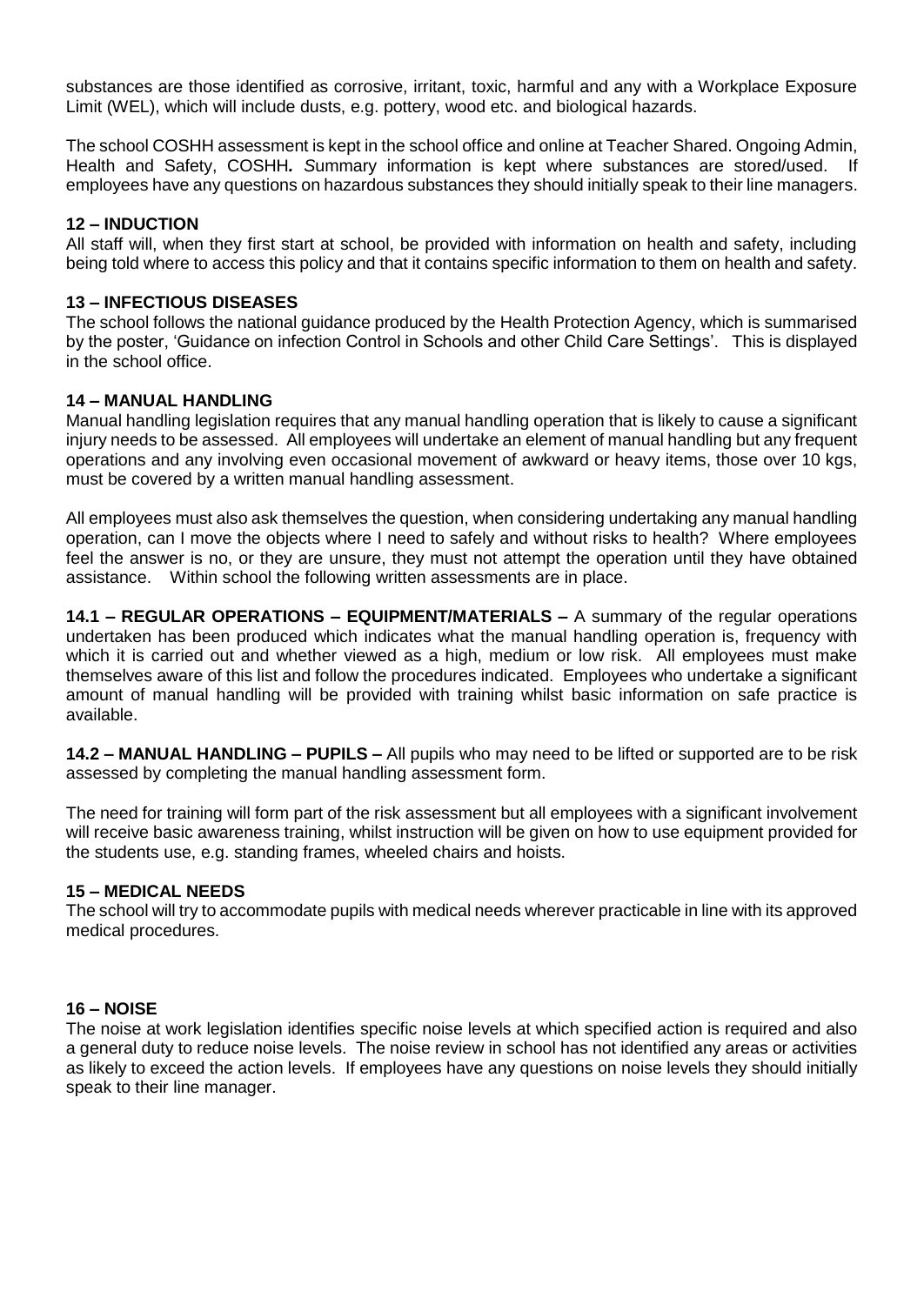#### **17 – RISK ASSESSMENT**

There is a generic school risk assessment which covers the main hazards associated with the operation of the school whilst schemes of work contain safe practice relating to teaching activities.

Where supplemental risk assessments are required they will be specific to an activity, added to more general assessments, e.g. COSHH, Manual Handling etc. or will be pupil specific.

#### **18 – SECURITY**

The school site has been risk assessed against the following criteria, Security of Boundary, Security of Buildings, Security of Property, Security of personnel and belongings and security issues relating to pupils. If employees have any questions on Security they should initially speak to their line manager.

#### **19 – SAFEGUARDING**

The school has a separate policy dealing with the safeguarding of children and young people and a designated officer has been appointed. All employees need to be aware of the policy, a copy of which is kept on the shared server.

#### **20 – SCHOOL TRIPS**

The school undertakes a mixture of school trips in line with its approved school trips procedures which are on the school website. All local trips are to be approved by the Phase Leader, these are short duration trips, inter school activities or local trips, e.g. to library. Any trip away from site overnight must be approved by the H&S Coordinator and Headteacher and must be notified to the Council using the Residential School trips form. Notification is required a minimum of two weeks in advance of the trip.

#### **21 –TRANSPORT**

The options for transporting students etc are

**21.1 – Use of Employees vehicles** – Employees can transport pupils/equipment in their own cars or drive to other venues during the working day. Employees who use their own cars must confirm that their insurance policy covers them for this purpose and need to hold Business Class insurance for the vehicle they use.

**21.3 – Use of Professional Transport** - The transport and driver are hired in from a reputable source. This is the usual practice for school trips.

**21.4 – Parents' Transport** – If needing to use this option the parent(s)/guardian(s) of the pupils are advised of the venue and time of activity and that their son(s)/daughter(s)/ward(s) are required to be there at that time.

#### **22 – WATER ASSESSMENT**

An assessment has been completed on the hot and cold water systems and measures have been introduced to manage the risk of legionnaire's disease.

The school water assessment is kept in the school office.

#### **23 – WELLBEING**

The wellbeing of staff is seen as an integral part of the schools H&S responsibilities. The Governing Body and Head Teacher have statutory obligations under a duty of care but also wish to promote an ethos of mutual respect and support across the staff team as a whole.

All employees have the right to a reasonable work life balance and to expect appropriate support or intervention when they experience health or personal difficulties. Employees are encouraged to raise any concerns with the Head Teacher or line manager but also have access to a confidential counselling service. Sickness absence or health concerns will be dealt with under the schools absence policy

The Governing body endorses the principals set out in the HSE's Management Standards as a framework to support staff wellbeing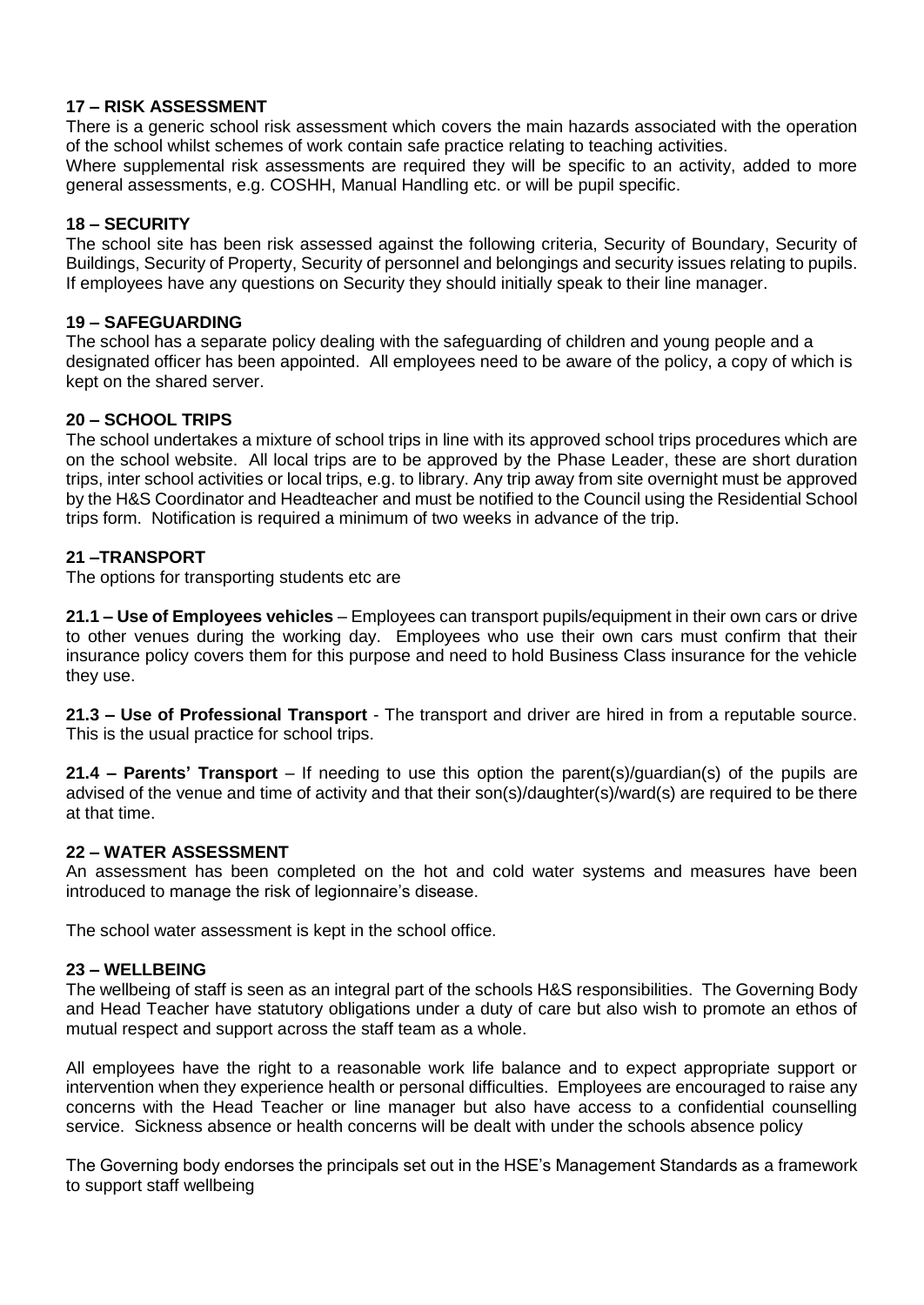#### **24 - WORK AT HEIGHT**

Work at height legislation identifies work at height as any work where someone or something can fall a distance likely to cause injury. This will include putting up displays if not able to stand on the ground to do so, accessing high level storage if not able to reach when stood on the floor and any work where access equipment is needed, e.g. step ladder, ladders, scaffolds. Most employees will therefore undertake an element of work at height and any frequent operations and any involving use of equipment must be covered by a written work at height assessment.Within school the following written assessments are in place.

**24.1 – REGULAR OPERATIONS** – A summary of the regular operations undertaken has been produced which indicates what the work at height is, the frequency with which it is carried out and whether viewed as a high, medium or low risk. All employees must make themselves aware of this list and follow the procedures indicated.

**24.2 – SPECIALIST OPERATIONS** – These are where specific high level access equipment is to be used and where additional information will be required. This will include use of access scaffolding and any specialist ladders.

#### **SPECIFIC ARRANGEMENTS**

#### **1 - ART**

The hazards associated with this practice are the creation of dust and damage to clothing. The hazards associated with substances are addressed by only using water-based paints and glues.

NB wallpaper paste containing fungicide is not to be used in school.

**1.1 - PRECAUTIONS/PRACTICE -** The risks associated with damage to clothing and dust creation are managed by ensuring:

- a) only small quantities of powder paints are to be mixed at one time;
- b) that tables are covered with newspaper to protect the surfaces and ease cleaning;
- c) that cleanable aprons/old shirts are worn by pupils involved in painting;
- d) that paint pallets and brushes are washed up/out after use.

#### **2 - FOOD ACTIVITIES**

The following hazards have been identified with this activity:

- a) burns, scalds etc. from use of hot water/oven/dishes/food;
- b) electric shock relating to the use of electric equipment;
- c) fire associated with burning food or faulty equipment;
- d) cross contamination of food leading to food poisoning;
- e) slips trips or falls due to spillages/obstructions on floors/uneven surfaces;
- f) cuts through use of knives and other equipment, e.g. graters.

These are controlled by the following.

**2.1 - LOCATION -** The risks associated with slips trips and falls are managed by ensuring that:

a) The oven is positioned/used where pupils and staff do not have to pass close by it. (This will either be in a designated work area or by positioning the mobile unit away from walkways.);

b) The table/tables on which food is to be prepared is/are positioned to allow easy access around it/them; c) the floor area where food activities are undertaken is level, easily cleanable and is kept free from obstructions;

d) any spillages that occur are to be wiped up immediately. Pupils have been advised accordingly and will/can assist in mopping them up.

**2.2 – EQUIPMENT -** The risks associated with electric shock and cuts, associated with use of knives and other equipment, are managed by ensuring that:

a) A visual inspection of all electrical equipment is carried out by staff prior to use. This includes mixers, kettles, ovens, microwaves etc. All portable electrical equipment is also subject to an annual portable appliance test;

b) Equipment is used in line with manufacturers' instructions and/or training received;

c) The prohibition on pupils using metal graters, portable electrical equipment and, dependant on age, sharp knives is enforced;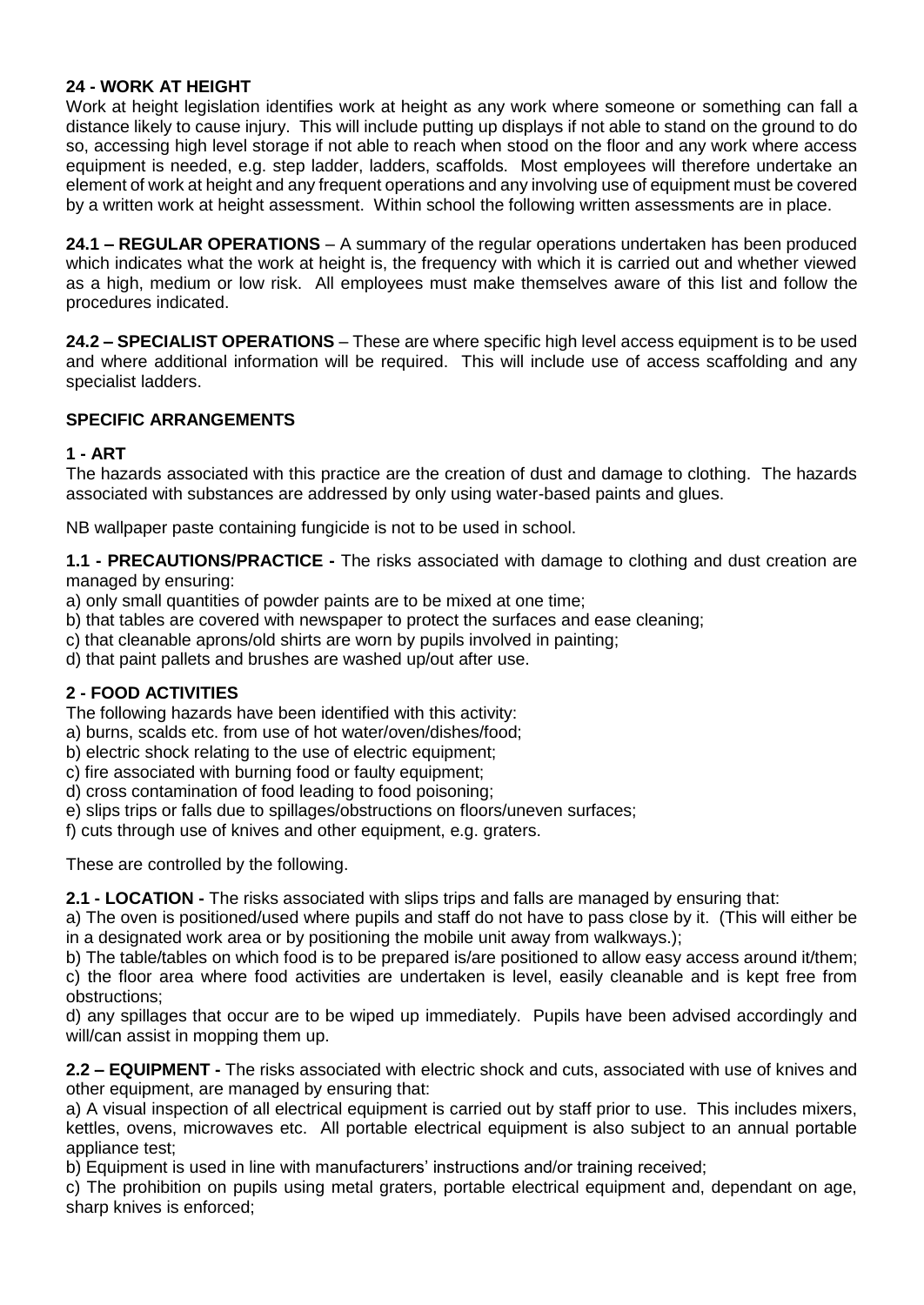d) All equipment provided for food activities is kept in good condition and only used for food activities.

**2.3 – HYGIENE -** The risks associated with cross contamination are managed by ensuring that: a) Everyone, the adults in charge, helpers and pupils, wash their hands before and after handling food.

Hands must also be washed after going to the toilet and prior to return if anyone leaves the room/area; b) The table/(s) on which food is prepared are cleaned prior to and after use or that the table is covered with a cleanable cover that is cleaned prior to and after use:

c) Staff and pupils wear the protective clothing provided and that the protective clothing is only used for food activities. All staff/pupils will wear aprons and use oven gloves when handling hot dishes.

**2.4 - EMERGENCY PROVISION -** The following are on place to deal with emergency situations:

a) a suitably stocked first aid bag is kept in the KS1 and KS2 cloakrooms and school office and names of appointed persons are displayed

b) fire extinguishers are kept in the school hall. The fire blanket in the staff kitchen can be used for smothering fires, i.e. burning pans or if clothing is set alight. The carbon dioxide extinguisher is safe for use with electrical equipment. NB If a carbon dioxide extinguisher is used the room is to be evacuated.

**3 - PLAY EQUIPMENT -** All play equipment, which includes moveable play items as well as fixed external play structures, is subject to regular visual inspection by staff, prior to use. If defects are noted, the caretaker will assess whether the equipment can remain in use or whether it needs to be taken out of use pending repair.

The fixed playground equipment is subject to a termly review of its condition by the H & S Co-ordinator and Caretaker and an annual check by an independent contractor.

#### **4 - POTTERY**

The hazards associated with the practice include:

- a) cross contamination of surfaces;
- b) inhalation of dust;
- c) damage to clothing;

These are controlled by the following:

**4.1 - CLAY -** The risks associated with creation of dust and cross contamination will partly be managed by ensuring that:

a) Only premixed clay is used by pupils and that the clay is to be cut into workable sizes;

b) Desks are protected from staining by covering with newspaper. Newspaper is to be disposed of at the end of the lesson;

c) Spillages of clay are cleared up immediately using wet mopping or sponging techniques.

NB Brushing of dried clay is prohibited;

d) Only pre mixed 'paint on' glazes are used and ONLY by pupils in Key Stage 2, following individual risk assessment. The risk assessment needs to identify if the pupils are capable of understanding the risks associated with the use of the glazes, whether restrictions are required on the numbers using the glazes at one time and what supervision is felt to be appropriate. .

**4.3** - **PERSONAL PROTECTIVE EQUIPMENT** - The risks associated with damage to clothing are managed by ensuring that:

a) All staff and pupils working with clay wear the aprons/art shirts provided.

**4.4 – HOUSEKEEPING -** The risks associated with the creation of dust will partly be managed by ensuring that:

a) All staff and pupils wash hands and the equipment used with clay regularly and at the end of lesson. Equipment/hands are to be washed in sinks**,** which have a sink trap, in order to prevent blockages forming in other sinks.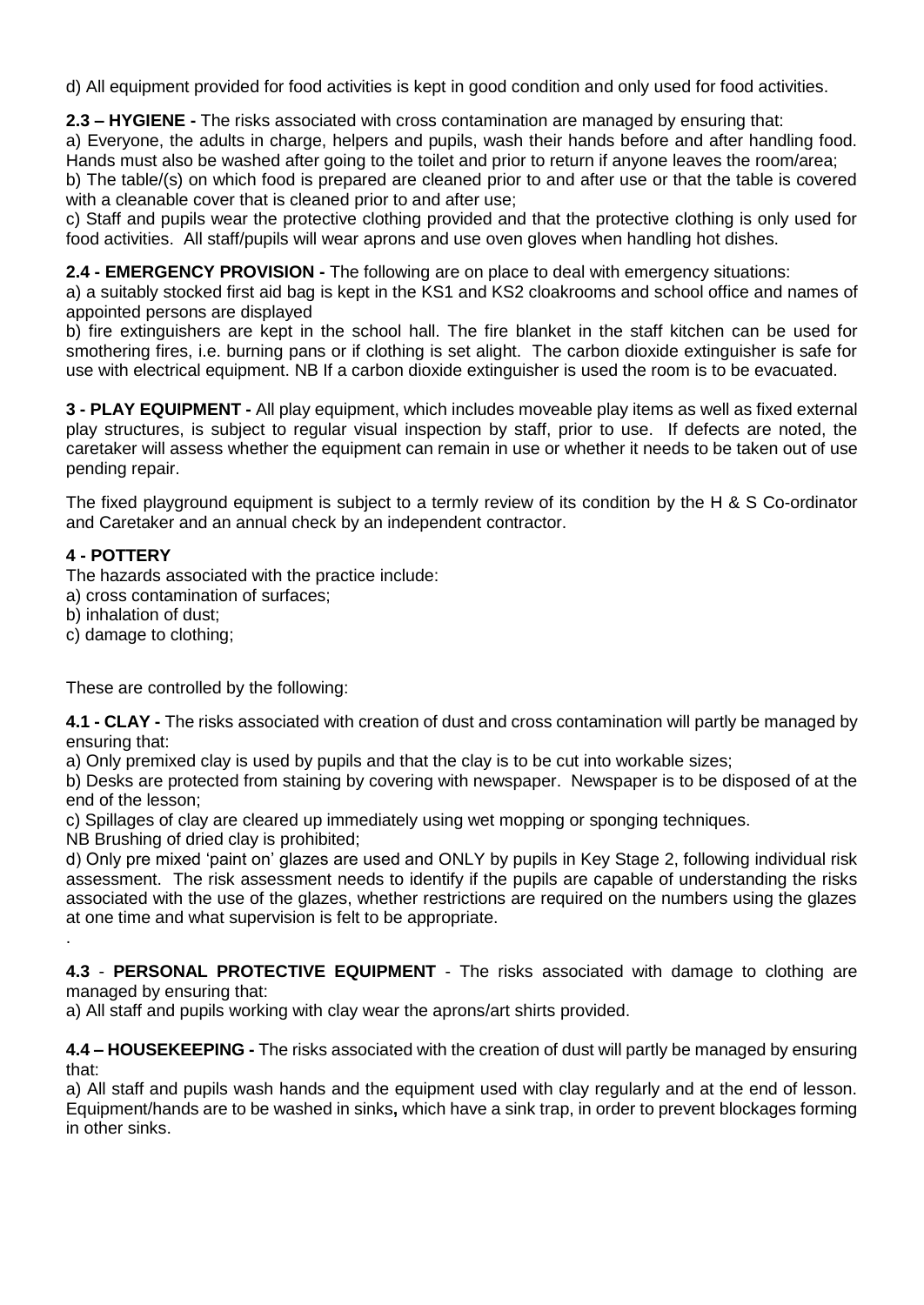#### **5 - SCIENCE**

The school follows the guidance for safe practice in science as given in 'Be Safe' produced by the ASE and endorsed as a standard by the Council. The hazards associated with Science are controlled by following the guidance contained therein.

#### **6 - SPORT/PE**

The school follows the guidelines contained in 'Safe Practice in Physical Education' produced by AfPE and all PE equipment is subject to regular visual inspection, carried out by staff prior to use and an inspection by an independent service contractor/Councils engineering insurers*.* In either case where equipment is found to be faulty the equipment is put out of use.

The main risks associated with teaching this activity relate to personal injury as a result of falls, collisions and being hit by objects. These risks are controlled by following the practices indicated in the above standard.

The general requirements are as follow:

a) Before any lesson pupils will change into appropriate clothing/footwear and remove any jewellery.

b) Staff will remove jewellery and change into appropriate footwear;

NB It is acceptable for staff to wear watches where necessary to time lessons.

c) pupils assisting in setting out apparatus will be shown correct methods for lifting/moving equipment and the teacher in charge will check equipment prior to its use to ensure correct position/fitment;

d) staff must undertake a manual handling assessment on behalf of the pupils, i.e. ask themselves CAN THE PUPILS MOVE THE OBJECTS WHERE THEY HAVE BEEN ASKED TO SAFELY AND WITHOUT RISKS TO THEIR HEALTH?, before allowing them to undertake any manual handling task. In particular staff will ensure that where two or more pupils assist with a task the pupils are roughly similar in stature so that one individual does not carry a disproportionate part of a load;

e) mats are only to be positioned to identify landing areas or routes to be taken. They are not to be used to try and soften impacts from falls;

f) staff are only to use equipment they are familiar with.

For specific activities the safety requirements are as contained in the Book 'Safe Practice in PE', which is kept in the school office.

#### **7 - SWIMMING ARRANGEMENTS**

The hazards associated with this practice are the potential for drowning and slips/falls associated with wet surrounds to pools.

**7.1 – Use of Public Pool e.g. where members of the public use the pool at the same time as the school children** – School will ensure that pupils are supervised in changing areas, that lifeguards are in place and that the capabilities of pupils are communicated to swim teachers.

#### **8 -TECHNOLOGY**

The school follows the guidance for safe practice in technology contained in 'Make it Safe' produced by the NAAIDT and endorsed as a standard by the Council. The hazards associated with this activity include: a) exposure to hazardous substances, e.g. glues/dusts;

b) damage to clothing;

c) personal injury, e.g. eye injury due to flying particles when materials being worked and cuts relating to use of equipment.

These are controlled by:

**8.1 – LOCATION -** Risks associated with personal injury are partly managed by ensuring that:

a) Work is only to be undertaken on suitable surfaces. Suitable surfaces are those that are large enough to accommodate the work, and which are flat and stable.

**8.2 - PERSONAL PROTECTIVE EQUIPMENT -** Risks associated with damage to clothes and partly those associated with personal injury are partly managed by ensuring that:

a) Where appropriate, staff/pupils wear personal protective equipment in the form of aprons and goggles/spectacles;